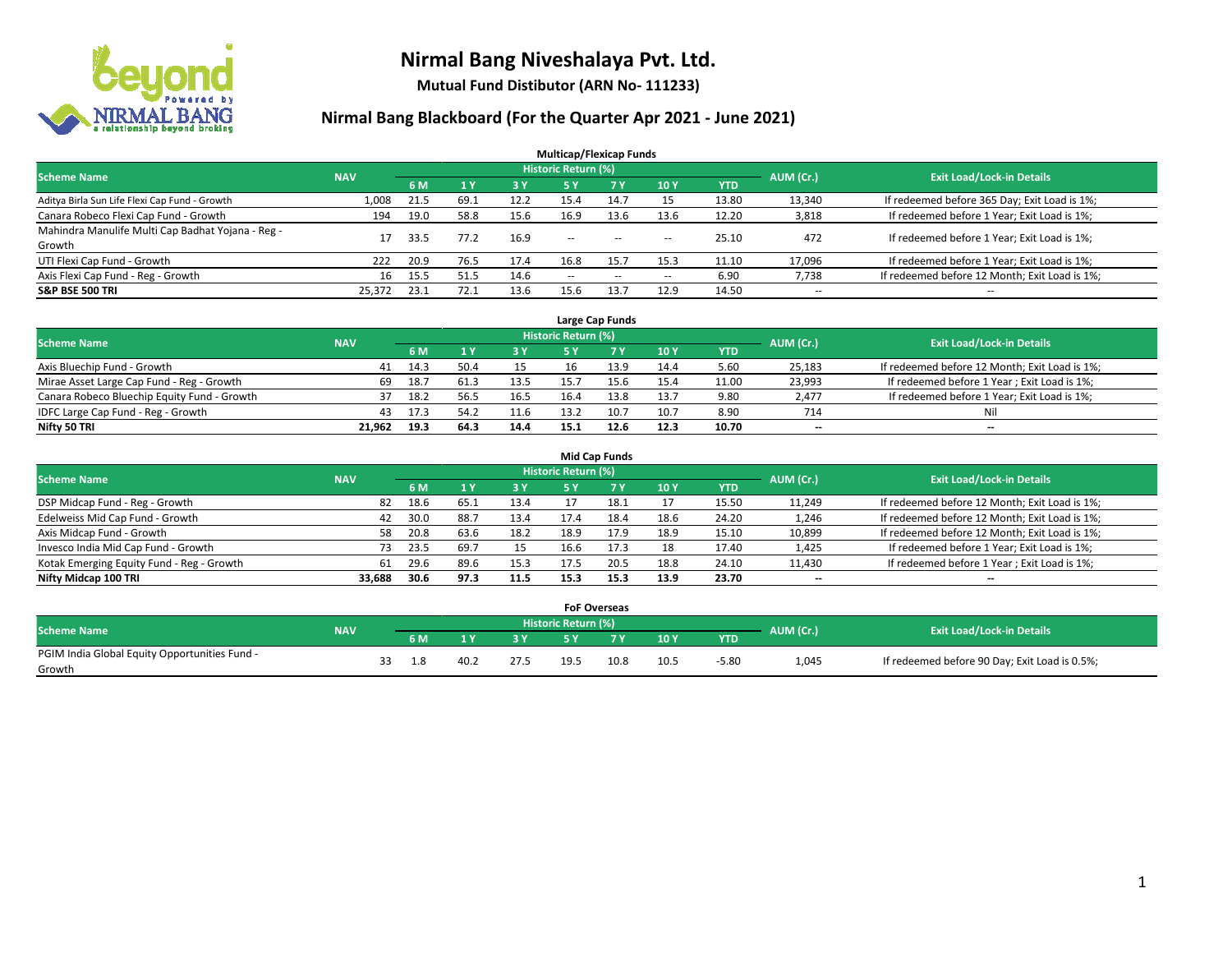

**Mutual Fund Distibutor (ARN No- 111233)**

| Large & Midcap                                   |            |      |      |            |                            |      |      |            |           |                                              |  |  |  |  |
|--------------------------------------------------|------------|------|------|------------|----------------------------|------|------|------------|-----------|----------------------------------------------|--|--|--|--|
| <b>Scheme Name</b>                               | <b>NAV</b> |      |      |            | <b>Historic Return (%)</b> |      |      |            | AUM (Cr.) | <b>Exit Load/Lock-in Details</b>             |  |  |  |  |
|                                                  |            | 6 M  |      | <b>3 Y</b> | 5 Y                        | 7 Y  | 10Y  | <b>YTD</b> |           |                                              |  |  |  |  |
| Mirae Asset Emerging Bluechip Fund - Growth      | 84         | 26.7 | -80  | 19.4       | 21.5                       | 23   | 22.5 | 19.40      | 16,602    | If redeemed before 1 Year; Exit Load is 1%;  |  |  |  |  |
| Canara Robeco Emerging Equities - Growth         | 136        | 19.5 | 67.1 | 13         | 17.8                       | 19.9 | 19.6 | 13.10      | 8,381     | If redeemed before 1 Year; Exit Load is 1%;  |  |  |  |  |
| Principal Emerging Bluechip Fund - Growth        | 154        | 23.8 | 72.6 | 12.1       | 17.4                       | 18.6 | 18.6 | 16.40      | 2,571     | If redeemed before 365 Day; Exit Load is 1%; |  |  |  |  |
| Invesco India Growth Opportunities Fund - Growth | 46         | 18.8 | 56.5 | 11.2       | 14.7                       | 14.6 | 13.7 | 11.00      | 3,653     | If redeemed before 1 Year; Exit Load is 1%;  |  |  |  |  |
| Kotak Equity Opportunities Fund - Reg - Growth   | 171        | 20.4 | 62.8 | 14.6       | 15.8                       | 15.7 | 14.5 | 15.00      | 5,781     | If redeemed before 1 Year; Exit Load is 1%;  |  |  |  |  |
| Tata Large & Mid Cap Fund - Reg - Growth         | 290        | 20.5 | 64.9 | 14.4       | 14.1                       | 14.4 | 14.2 | 14.60      | 2,137     | If redeemed before 365 Day; Exit Load is 1%; |  |  |  |  |
| NIFTY Large Midcap 250 TRI                       | 10.520     | 24.9 | 79.1 | 14         | 16.7                       | 15.5 | 14.6 | 17.30      | --        | --                                           |  |  |  |  |

| <b>Focused Funds</b>                                |            |      |      |      |                     |      |        |            |           |                                               |  |  |  |
|-----------------------------------------------------|------------|------|------|------|---------------------|------|--------|------------|-----------|-----------------------------------------------|--|--|--|
| <b>Scheme Name</b>                                  | <b>NAV</b> |      |      |      | Historic Return (%) |      |        |            | AUM (Cr.) | <b>Exit Load/Lock-in Details</b>              |  |  |  |
|                                                     |            | 6 M  |      | 3 Y  | 5 Y                 |      | 10Y    | <b>YTD</b> |           |                                               |  |  |  |
| Axis Focused 25 Fund - Growth                       | 40         | 15.3 | 60.7 | 13.1 | 17.3                | 16.4 | $\sim$ | 7.00       | 15,521    | If redeemed before 12 Month; Exit Load is 1%; |  |  |  |
| ICICI Prudential Focused Equity Fund - Ret - Growth | 42         | 26.6 | 60.2 | 13.7 | 13.3                | 11.8 | 12     | 17.10      | 1,316     | If redeemed before 1 Year; Exit Load is 1%;   |  |  |  |
| SBI Focused Equity Fund - Growth                    | 200        | 19.8 | 59.2 | 13.3 | 16                  |      | 17.4   | 13.60      | 14.767    | If redeemed before 1 Year; Exit Load is 1%;   |  |  |  |
| <b>S&amp;P BSE 500 TRI</b>                          | 25.372     | 23.1 | 72.1 | 13.6 | 15.6                | 13.7 | 12.9   | 14.50      | $- -$     | $\overline{\phantom{a}}$                      |  |  |  |

| <b>Small Cap Funds</b>             |            |           |                                  |      |      |      |                          |       |                          |                                               |  |  |  |
|------------------------------------|------------|-----------|----------------------------------|------|------|------|--------------------------|-------|--------------------------|-----------------------------------------------|--|--|--|
| <b>Scheme Name</b>                 | <b>NAV</b> | AUM (Cr.) | <b>Exit Load/Lock-in Details</b> |      |      |      |                          |       |                          |                                               |  |  |  |
|                                    |            | 6 M       |                                  | 3 Y  | 5 V  |      | 10Y                      | YTD   |                          |                                               |  |  |  |
| Axis Small Cap Fund - Reg - Growth | 49         | 31.4      | 91.2                             | 21.2 | 19.  | 20.5 | $\hspace{0.05cm} \cdots$ | 25.10 | 4,854                    | If redeemed before 12 Month; Exit Load is 1%; |  |  |  |
| DSP Small Cap Fund - Reg - Growth  | 89         | 31.4      | 110.3                            | 12.2 | 14.8 | 20.3 | 19.5                     | 24.50 | 6,689                    | If redeemed before 12 Month; Exit Load is 1%; |  |  |  |
| SBI Small Cap Fund - Growth        | 89         | 32.1      | 104.                             | 16.2 | 22.2 |      | 22.9                     | 23.90 | 7.919                    | If redeemed before 1 Year; Exit Load is 1%;   |  |  |  |
| Nifty Smallcap 100 TRI             | 11.521     | 41.0      | 135.1                            | 6.4  | 13.2 | 10.8 | 11.1                     | 31.00 | $\overline{\phantom{a}}$ | --                                            |  |  |  |

| ELSS Schemes (Tax Saving u/s 80-C)                                                                              |       |      |      |      |           |           |       |            |        |                          |  |  |  |  |
|-----------------------------------------------------------------------------------------------------------------|-------|------|------|------|-----------|-----------|-------|------------|--------|--------------------------|--|--|--|--|
| <b>Historic Return (%)</b><br><b>Exit Load/Lock-in Details</b><br><b>Scheme Name</b><br>AUM (Cr.)<br><b>NAV</b> |       |      |      |      |           |           |       |            |        |                          |  |  |  |  |
|                                                                                                                 |       | 6 M  | 1Y   | 3 Y  | <b>5Y</b> | <b>7Y</b> | 10Y   | <b>YTD</b> |        |                          |  |  |  |  |
| Aditya Birla Sun Life Tax Relief 96 - Growth                                                                    | 39    | 13.5 | 45.3 | 7.6  | 12.2      | 14.6      | 13.8  | 5.60       | 13,388 | Nil                      |  |  |  |  |
| Axis Long Term Equity Fund - Growth                                                                             | 64    | 15.4 | 57.3 | 13.8 | 15.6      |           | 17.9  | 7.60       | 28,239 | Nil                      |  |  |  |  |
| Canara Robeco Equity Tax Saver Fund - Growth                                                                    | 100   | 24.4 | 69.2 | 18.4 | 17.6      | 15.3      | 14.7  | 15.10      | 2,044  | Nil                      |  |  |  |  |
| Invesco India Tax Plan - Growth                                                                                 | 72    | 21.6 | 63.2 | 13   | 15.2      |           | 15.4  | 13.10      | 1,544  | Nil                      |  |  |  |  |
| Mirae Asset Tax Saver Fund - Reg - Growth                                                                       | 27    | 24.7 | 79.8 | 18.2 | 21.1      | $\sim$    | $\!-$ | 17.30      | 7,251  | Nil                      |  |  |  |  |
| S&P BSE 200 TRI                                                                                                 | 8.117 | 22.0 | 68.9 | 14.2 | 15.6      | 13.6      | 13    | 13.20      | $- -$  | $\overline{\phantom{a}}$ |  |  |  |  |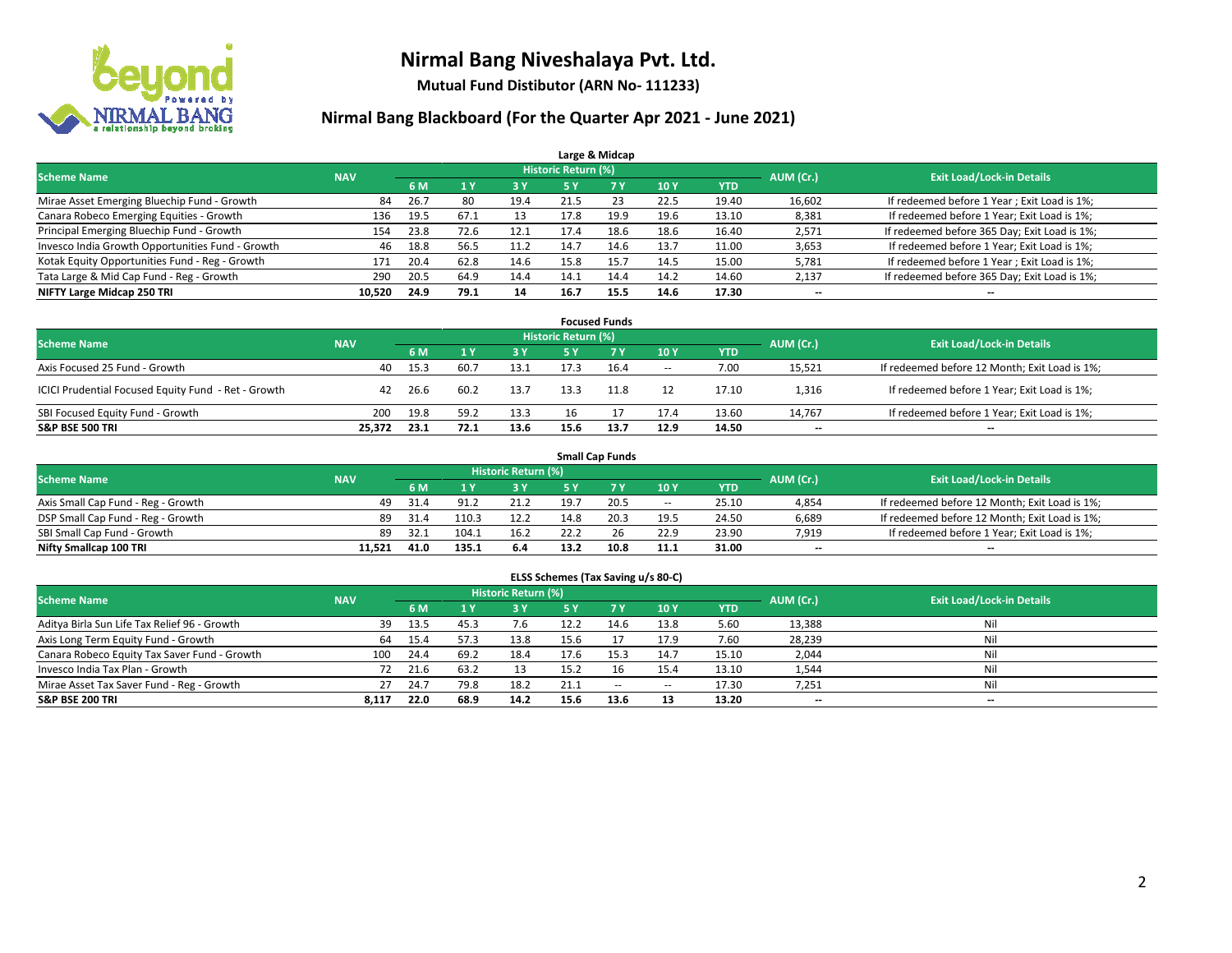

**Mutual Fund Distibutor (ARN No- 111233)**

| <b>Solution Oriented</b>                                  |            |      |                |                            |      |           |                          |            |           |                                               |  |  |
|-----------------------------------------------------------|------------|------|----------------|----------------------------|------|-----------|--------------------------|------------|-----------|-----------------------------------------------|--|--|
| <b>Scheme Name</b>                                        | <b>NAV</b> |      |                | <b>Historic Return (%)</b> |      |           |                          |            | AUM (Cr.) | <b>Exit Load/Lock-in Details</b>              |  |  |
|                                                           |            | 6 M  | 1 <sup>1</sup> | 73 Y.                      | 5 Y  | <b>7Y</b> | 10Y                      | <b>YTD</b> |           |                                               |  |  |
| <b>HDFC Childrens Gift Fund</b>                           | 166        | 18.8 | 57.3           | 12.6                       | 14.3 | 13.9      | 14.4                     | 13.30      | 4,352     | Nil                                           |  |  |
| Tata Retirement Savings Fund - Moderate Plan - Reg        | 39         | 13.0 | 41.8           | 8.9                        | 13.5 | 15.1      | $\sim$                   | 6.90       | 1,371     | If redeemed before 61 Month; Exit Load is 1%; |  |  |
| Tata Retirement Savings Fund - Progressive Plan -<br>Reg  | 39         | 15.0 | 48.2           | 9.2                        | 15.1 | 15.1      | $\sim$                   | 8.00       | 1,007     | If redeemed before 61 Month; Exit Load is 1%; |  |  |
| Tata Retirement Savings Fund - Reg - Conservative<br>Plan | 24         | 4.7  | 15.7           | 7.7                        | 9    | 9.5       | $\overline{\phantom{a}}$ | 2.60       | 168       | If redeemed before 61 Month; Exit Load is 1%; |  |  |
| <b>S&amp;P BSE 200 TRI</b>                                | 8,117      | 22.0 | 68.9           | 14.2                       | 15.6 | 13.6      | 13                       | 13.20      | --        | $\hspace{0.05cm}$                             |  |  |

|                                                    |            |                                  |      |           |      | <b>Index Fund</b> |      |            |       |                                               |
|----------------------------------------------------|------------|----------------------------------|------|-----------|------|-------------------|------|------------|-------|-----------------------------------------------|
| <b>Scheme Name</b>                                 | AUM (Cr.)  | <b>Exit Load/Lock-in Details</b> |      |           |      |                   |      |            |       |                                               |
|                                                    | <b>NAV</b> | 6 M                              |      | <b>3Y</b> | 5 Y  | <b>7Y</b>         | 10Y  | <b>YTD</b> |       |                                               |
| HDFC Index Fund-NIFTY 50 Plan                      | 141        | 19.0                             | 63.5 | 13.7      | 14.4 | 12.1              | 11.5 | 10.50      | 2,928 | If redeemed before 3 Day; Exit Load is 0.25%; |
| ICICI Prudential Nifty Next 50 Index Fund - Growth | 33         | 22.6                             | 58.2 | 8.1       | 13.7 | 13.3              | 12.8 | 14.60      | 1,101 | Nil                                           |
| UTI Nifty Index Fund - Growth                      | 102        | 19.2                             | 63.9 | 14        | 14.6 | 12.2              | 11.6 | 10.60      | 3,669 | Nil                                           |
| Nifty 50 TRI                                       | 21,962     | 19.3                             | 64.3 | 14.4      | 15.1 | 12.6              | 12.3 | 10.70      | $- -$ | $\overline{\phantom{a}}$                      |

|                                       |            |      |      |                     |      | <b>Contra/Value Fund</b> |      |       |           |                                             |
|---------------------------------------|------------|------|------|---------------------|------|--------------------------|------|-------|-----------|---------------------------------------------|
| <b>Scheme Name</b>                    | <b>NAV</b> |      |      | Historic Return (%) |      |                          |      |       | AUM (Cr.) | <b>Exit Load/Lock-in Details</b>            |
|                                       |            | 6 M  |      | 3 Y                 |      |                          | 10Y  | YTD   |           |                                             |
| Invesco India Contra Fund - Growth    | 68         | 21.4 | 64   | 12.6                | 16.9 | 16.9                     | 15.7 | 13.60 | 6,438     | If redeemed before 1 Year; Exit Load is 1%; |
| UTI Value Opportunities Fund - Growth | 87         | 21.7 | 66.6 | 13.5                | 13.7 | 11.9                     | 12.6 | 13.90 | 5,526     | If redeemed before 1 Year; Exit Load is 1%; |
| <b>S&amp;P BSE 500 TRI</b>            | 25.372     | 23.1 |      | 13.6                | 15.6 | 13.7                     | 12.9 | 14.50 | $-$       | $- -$                                       |

|                                                                           |            |      |                |                          |      | Sector/Thematic |      |            |           |                                               |
|---------------------------------------------------------------------------|------------|------|----------------|--------------------------|------|-----------------|------|------------|-----------|-----------------------------------------------|
| <b>Scheme Name</b>                                                        | <b>NAV</b> |      |                | Historic Return (%)      |      |                 |      |            | AUM (Cr.) | <b>Exit Load/Lock-in Details</b>              |
|                                                                           |            | 6 M  | 1 <sub>Y</sub> | 3 Y                      | 5 Y  | 7Y              | 10Y  | <b>YTD</b> |           |                                               |
| Canara Robeco Consumer Trends Fund - Reg -<br>Growth                      | 57         | 20.4 | 59             | 14.7                     | 17.8 | 17.1            | 15.7 | 12.20      | 561       | If redeemed before 1 Year; Exit Load is 1%;   |
| Mirae Asset Great Consumer Fund - Growth                                  | 47         | 20.7 | 58.4           | 12                       | 16.9 | 15.9            | 16.4 | 14.00      | 1,181     | If redeemed before 1 Year; Exit Load is 1%;   |
| <b>ICICI Prudential Technology Fund - Growth</b>                          | 118        | 33.9 | 127.4          | 30.2                     | 23   | 21.2            | 20.6 | 19.10      | 2,042     | If redeemed before 15 Day; Exit Load is 1%;   |
| Nippon India Pharma Fund - Growth                                         | 292        | 22.6 | 60.7           | 28.4                     |      | 19.1            | 18   | 15.30      | 4,812     | If redeemed before 1 Month; Exit Load is 1%;  |
| BNP Paribas India Consumption Fund - Reg - Growth                         |            | 18.8 | 48             | $\overline{\phantom{a}}$ |      |                 | --   | 11.20      | 692       | If redeemed before 12 Month; Exit Load is 1%; |
| ICICI Prudential Banking and Financial Services Fund -<br>Retail - Growth | 80         | 27.7 | 93.1           | 9.4                      | 16.5 | 15.2            | 16.1 | 20.70      | 3,989     | If redeemed before 15 Day; Exit Load is 1%;   |
| <b>S&amp;P BSE 500 TRI</b>                                                | 25,372     | 23.1 | 72.1           | 13.6                     | 15.6 | 13.7            | 12.9 | 14.50      | --        | --                                            |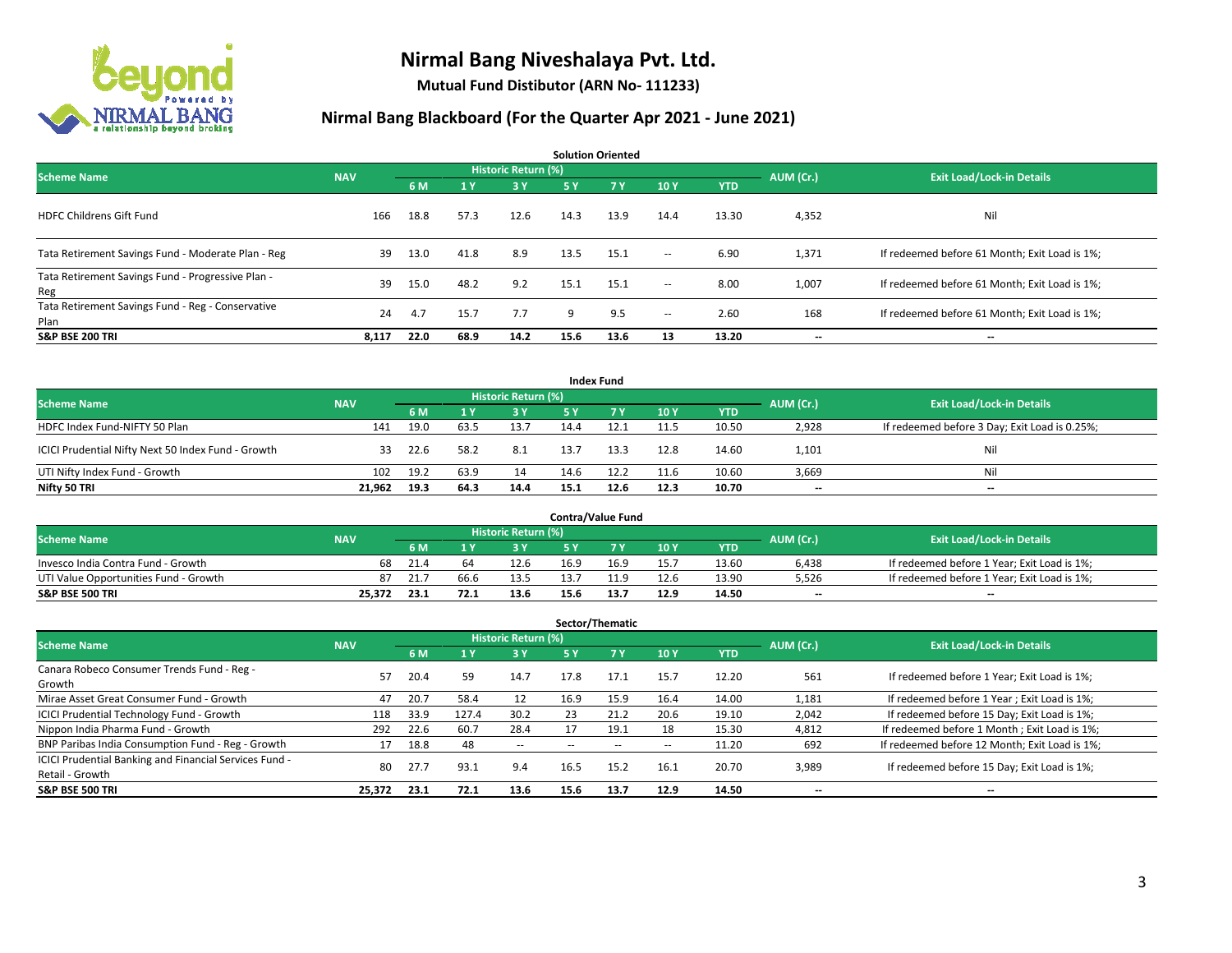

**Mutual Fund Distibutor (ARN No- 111233)**

| <b>Dynamic Asset Allocation Funds</b>                      |            |      |      |                            |      |       |                          |            |           |                                               |  |  |  |
|------------------------------------------------------------|------------|------|------|----------------------------|------|-------|--------------------------|------------|-----------|-----------------------------------------------|--|--|--|
| <b>Scheme Name</b>                                         | <b>NAV</b> |      |      | <b>Historic Return (%)</b> |      |       |                          |            | AUM (Cr.) | <b>Exit Load/Lock-in Details</b>              |  |  |  |
|                                                            |            | 6 M  |      | 3 Y                        | 5 Y  | 7 Y   | 10Y                      | <b>YTD</b> |           |                                               |  |  |  |
| ICICI Prudential Balanced Advantage Fund - Reg -<br>Growth | 46         | 11.5 | 37.6 | 10.8                       | 11.3 | 11.4  | 12.6                     | 7.40       | 30,900    | If redeemed before 1 Year; Exit Load is 1%;   |  |  |  |
| Nippon India Balanced Advantage Fund - Growth              | 113        | 13.1 | 37.4 | 9.9                        | 12   | 10.9  | 11.4                     | 8.20       | 3,310     | If redeemed before 12 Month; Exit Load is 1%; |  |  |  |
| Edelweiss Balanced Advantage Fund - Growth                 | 33         | 13.5 | 39.7 | 12.8                       | 12.1 | 11.6  | 11.1                     | 8.00       | 3,564     | If redeemed before 365 Day; Exit Load is 1%;  |  |  |  |
| Kotak Balanced Advantage Fund - Reg - Growth               | 14         | 9.0  | 34.2 | $\sim$                     | --   | $- -$ | $\overline{\phantom{a}}$ | 5.60       | 8,114     | If redeemed before 1 Year; Exit Load is 1%;   |  |  |  |
| NIFTY 50 Hybrid Composite Debt 65:35 Index                 | 13.278     | 13.1 | 42   | 13.7                       | 13.3 | 11.8  | 11.5                     | 7.50       | $- -$     | --                                            |  |  |  |

| <b>Hybrid Aggressive</b>                        |            |      |      |                            |      |        |        |            |           |                                               |  |  |  |
|-------------------------------------------------|------------|------|------|----------------------------|------|--------|--------|------------|-----------|-----------------------------------------------|--|--|--|
| <b>Scheme Name</b>                              | <b>NAV</b> |      |      | <b>Historic Return (%)</b> |      |        |        |            | AUM (Cr.) | <b>Exit Load/Lock-in Details</b>              |  |  |  |
|                                                 |            | 6 M  |      | י כ                        |      |        | 10Y    | <b>YTD</b> |           |                                               |  |  |  |
| Canara Robeco Equity Hybrid Fund - Growth       | 220        | 14.4 | 43.3 | 13.8                       | 14.4 |        | 13.8   | 9.10       | 4,982     | If redeemed before 1 Year; Exit Load is 1%;   |  |  |  |
| SBI Equity Hybrid Fund - Growth                 | 181        | 15.9 | 45.4 | 12.4                       | 13.1 |        | 13.9   | 9.90       | 38.141    | If redeemed before 12 Month; Exit Load is 1%; |  |  |  |
| Mirae Asset Hybrid - Equity Fund - Reg - Growth | 20         | 16.9 | 48   | 13.4                       |      | $\sim$ | $\sim$ | 10.90      | 4,803     | If redeemed before 1 Year; Exit Load is 1%;   |  |  |  |
| NIFTY 50 Hybrid Composite Debt 65:35 Index      | 13.278     | 13.1 | 42   | 13.7                       | 13.3 | 11.8   | 11.5   | 7.50       | $-$       | $-$                                           |  |  |  |

| Gold                                    |            |        |      |                            |     |           |                          |            |                          |                                                                  |  |  |  |  |
|-----------------------------------------|------------|--------|------|----------------------------|-----|-----------|--------------------------|------------|--------------------------|------------------------------------------------------------------|--|--|--|--|
| <b>Scheme Name</b>                      | <b>NAV</b> |        |      | <b>Historic Return (%)</b> |     |           |                          |            | AUM (Cr.)                | <b>Exit Load/Lock-in Details</b>                                 |  |  |  |  |
|                                         |            | 6 M    |      | <b>3Y</b>                  | 5 Y | <b>7V</b> | 10Y                      | <b>YTD</b> |                          |                                                                  |  |  |  |  |
| HDFC Gold Fund - Growth                 | 15         |        |      | 14.8                       |     |           | $\overline{\phantom{a}}$ | $-3.70$    | 1,150                    | If redeemed before 6 Months; Exit Load is 2%; If redeemed bet. 6 |  |  |  |  |
|                                         |            | -1.4   |      |                            |     |           |                          |            |                          | Months to 12 Months; Exit Load is 1%;                            |  |  |  |  |
| Kotak Gold Fund - Reg - Growth          | 20         | $-0.7$ |      | 15.4                       | 9.9 |           | 6.4                      | $-3.40$    | 897                      | If redeemed before 1 Year; Exit Load is 1%;                      |  |  |  |  |
| Nippon India Gold Savings Fund - Growth | 20         | $-1.6$ |      | 14.7                       |     |           | 6.4                      | $-3.60$    | 1,346                    | If redeemed before 15 Day; Exit Load is 1%;                      |  |  |  |  |
| <b>Prices of Gold</b>                   | 48.541     | $-0.5$ | 18.4 | 16.2                       |     |           |                          | $-2.90$    | $\overline{\phantom{a}}$ | --                                                               |  |  |  |  |

| <b>Arbitrage Fund</b>                      |            |    |           |                                  |     |  |     |                          |            |        |                                                 |  |  |  |
|--------------------------------------------|------------|----|-----------|----------------------------------|-----|--|-----|--------------------------|------------|--------|-------------------------------------------------|--|--|--|
| <b>Scheme Name</b>                         | <b>NAV</b> |    | AUM (Cr.) | <b>Exit Load/Lock-in Details</b> |     |  |     |                          |            |        |                                                 |  |  |  |
|                                            |            |    | 1 M       | 3M                               | 6 M |  |     | 3 Y                      | <b>YTD</b> |        |                                                 |  |  |  |
| IDFC Arbitrage Fund - Reg - Growth         |            | 26 | 3.4       | 4.6                              | 3.6 |  | 4.3 |                          | 3.70       | 6,825  | If redeemed before 1 Month; Exit Load is 0.25%; |  |  |  |
| Kotak Equity Arbitrage Fund - Reg - Growth |            | 29 | 3.9       |                                  | 4.1 |  | 4.7 |                          | 4.10       | 18.952 | If redeemed before 30 Day; Exit Load is 0.25%;  |  |  |  |
| Tata Arbitrage Fund - Reg - Growth         |            |    | 3.9       |                                  |     |  | 5.1 | $\overline{\phantom{a}}$ | 4.00       | 5,068  | If redeemed before 30 Day; Exit Load is 0.25%;  |  |  |  |
| Nippon India Arbitrage Fund - Growth       |            | 21 | -3.7      | $\circ$<br>4.ŏ                   | 3.9 |  | 4.b |                          | 3.80       | 11,038 | If redeemed before 1 Month; Exit Load is 0.25%; |  |  |  |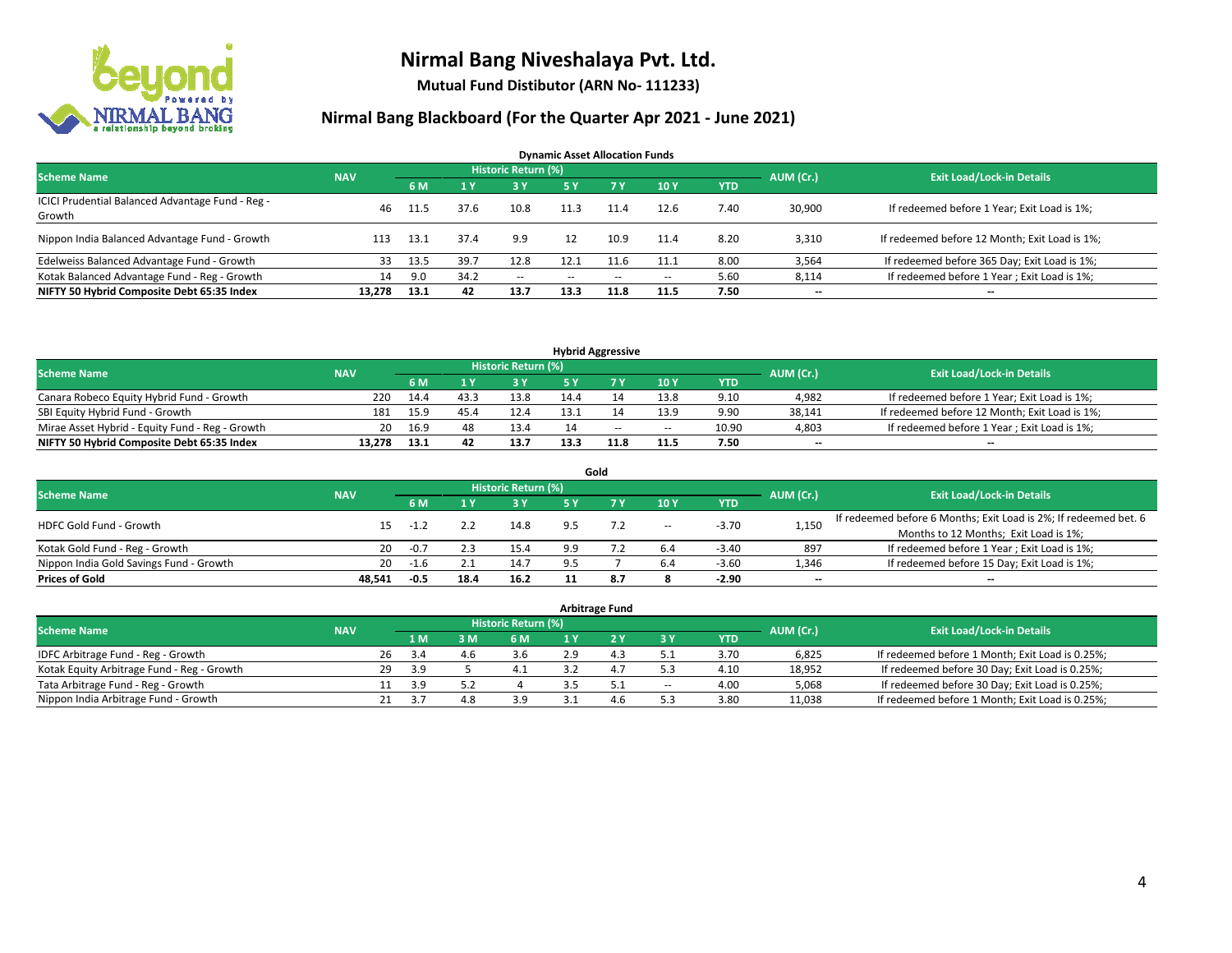

**Mutual Fund Distibutor (ARN No- 111233)**

| <b>Overnight Fund</b>                          |                          |     |     |                            |     |     |            |                          |           |                                  |  |  |  |  |
|------------------------------------------------|--------------------------|-----|-----|----------------------------|-----|-----|------------|--------------------------|-----------|----------------------------------|--|--|--|--|
| <b>Scheme Name</b>                             | <b>NAV</b>               |     |     | <b>Historic Return (%)</b> |     |     | <b>YTM</b> | Avg                      | AUM (Cr.) | <b>Exit Load/Lock-in Details</b> |  |  |  |  |
|                                                |                          | 1 W | 2 W | l M                        | 3 M | 1Y  |            | <b>Maturity</b>          |           |                                  |  |  |  |  |
| IDFC Overnight Fund - Reg - Growth             | 1,100                    | 3.1 |     | 3.1                        |     | 2.9 | 3.25       | 0.01                     | 1,377     | Nil                              |  |  |  |  |
| Tata Overnight Fund - Reg - Growth             | 1,089                    | 3.1 | 3.1 | 3.1                        |     |     | 3.29       | 0.01                     | 2,031     | Nil                              |  |  |  |  |
| SBI Overnight Fund - Growth                    | 3,336                    | 3.2 | 3.2 | 3.1                        |     |     | 3.3        | 0.00                     | 16,581    | Nil                              |  |  |  |  |
| ICICI Prudential Overnight Fund - Reg - Growth | 111                      | 3.1 |     |                            |     |     | 3.28       | 0.01                     | 13,195    | Nil                              |  |  |  |  |
| Nippon India Overnight Fund - Reg - Growth     | 111                      | 3.1 |     |                            |     |     | 3.26       | 0.01                     | 6,370     | Nil                              |  |  |  |  |
| <b>CRISIL Liquid Fund Index</b>                | $\overline{\phantom{a}}$ | 3.5 | 3.6 | 3.4                        | 3.6 | 3.8 | --         | $\overline{\phantom{a}}$ | $- -$     | $-$                              |  |  |  |  |

| <b>Liauid Funds</b>                              |            |     |            |                     |     |     |                          |                          |           |                                  |  |  |  |
|--------------------------------------------------|------------|-----|------------|---------------------|-----|-----|--------------------------|--------------------------|-----------|----------------------------------|--|--|--|
| Scheme Name                                      | <b>NAV</b> |     |            | Historic Return (%) |     |     | <b>YTM</b>               | Avg                      | AUM (Cr.) | <b>Exit Load/Lock-in Details</b> |  |  |  |
|                                                  |            | 1 W | <b>2 W</b> | 1 M                 | зM  |     |                          | <b>Maturity</b>          |           |                                  |  |  |  |
| Aditya Birla Sun Life Liquid Fund - Reg - Growth | 331        | 2.1 |            |                     |     |     | 3.45                     | 0.09                     | 30,938    | *Ref Footnote                    |  |  |  |
| ICICI Prudential Liquid Fund - Reg - Growth      | 305        | 3.2 |            |                     |     |     | 3.4                      | 0.10                     | 40,714    | *Ref Footnote                    |  |  |  |
| Kotak Liquid Fund - Reg - Growth                 | 4,161      | 3.3 |            |                     |     |     | 3.4                      | 0.10                     | 33,474    | *Ref Footnote                    |  |  |  |
| Nippon India Liquid Fund - Growth                | 5,022      | 33  |            |                     |     |     | 3.36                     | 0.12                     | 22,828    | *Ref Footnote                    |  |  |  |
| Mahindra Manulife Liquid Fund - Reg - Growth     | 1,336      | 3.3 |            | 3.2                 |     |     | 3.42                     | 0.09                     | 1,639     | *Ref Footnote                    |  |  |  |
| <b>CRISIL Liquid Fund Index</b>                  | $- -$      | 3.5 | 3.b        | 3.4                 | 3.6 | 3.8 | $\overline{\phantom{a}}$ | $\overline{\phantom{a}}$ | $- -$     | $- -$                            |  |  |  |

| <b>Ultra Short Fund</b>                           |            |     |     |                            |     |        |            |                 |           |                                  |  |  |  |
|---------------------------------------------------|------------|-----|-----|----------------------------|-----|--------|------------|-----------------|-----------|----------------------------------|--|--|--|
| <b>Scheme Name</b>                                | <b>NAV</b> |     |     | <b>Historic Return (%)</b> |     |        | <b>YTM</b> | Avg             | AUM (Cr.) | <b>Exit Load/Lock-in Details</b> |  |  |  |
|                                                   |            | 1 M | 3 M | 6 M                        | 1 Y | -3 Y   |            | <b>Maturity</b> |           |                                  |  |  |  |
| HDFC Ultra Short Term Fund - Reg - Growth         | 12         | 3.3 | 4.1 | 3.5                        | 4.7 | $\sim$ | 4.01       | 0.61            | 15,279    | Nil                              |  |  |  |
| ICICI Prudential Ultra Short Term Fund - Growth   | 22         | 4.2 | 4.b |                            | 5.5 |        | 4.73       | 0.45            | 9,539     | Nil                              |  |  |  |
| UTI Ultra Short Term Fund - Growth                | 3.276      | 3.0 |     | 3.4                        |     | 4.8    | 3.97       | 0.38            | 2,328     | Nil                              |  |  |  |
| Aditya Birla Sun Life Savings Fund - Reg - Growth | 426        | 4.1 | 4.9 | 3.8                        | 5.5 | 7.4    | 4.11       | 0.54            | 18,188    | Nil                              |  |  |  |
| <b>NIFTY Ultra Short Duration Debt Index</b>      | 4.287      | 3.6 | 4.1 | 3.8                        | 4.2 | 6.7    | $- -$      | $- -$           | $- -$     | $\overline{\phantom{a}}$         |  |  |  |

| <b>Money Market Fund</b>                         |                          |     |     |                            |                |           |            |                 |           |                                               |  |  |  |  |
|--------------------------------------------------|--------------------------|-----|-----|----------------------------|----------------|-----------|------------|-----------------|-----------|-----------------------------------------------|--|--|--|--|
| <b>Scheme Name</b>                               | <b>NAV</b>               |     |     | <b>Historic Return (%)</b> |                |           | <b>YTM</b> | Avg             | AUM (Cr.) | <b>Exit Load/Lock-in Details</b>              |  |  |  |  |
|                                                  |                          | 1 M | 3M  | <b>6M</b>                  | 1 <sub>Y</sub> | $Z$ 3 $V$ |            | <b>Maturity</b> |           |                                               |  |  |  |  |
| Aditya Birla Sun Life Money Manager Fund - Reg - | 287                      | 3.5 | 4.3 | 3.8                        | 4.6            |           | 3.83       | 0.43            | 14,499    | Nil                                           |  |  |  |  |
| Growth                                           |                          |     |     |                            |                |           |            |                 |           |                                               |  |  |  |  |
| SBI Savings Fund - Growth                        | 33                       | 3.1 | 3.7 | 3.3                        | 4.1            | 6.4       | 3.77       | 0.41            | 24,547    | If redeemed before 3 Days; Exit Load is 0.1%; |  |  |  |  |
| HDFC Money Market Fund - Growth                  | 4,446                    | 3.5 | 4.3 | 3.7                        | 4.4            | 6.9       | 3.85       | 0.48            | 14,232    | Nil                                           |  |  |  |  |
| Tata Money Market Fund - Reg - Growth            | 3,664                    | 3.4 | 4.6 | 3.9                        | 4.6            | 4.3       | 3.97       | 0.60            | 3,236     | Nil                                           |  |  |  |  |
| <b>CRISIL Liquid Fund Index</b>                  | $\overline{\phantom{a}}$ | 3.4 | 3.6 | 3.5                        | 3.8            | 5.8       | --         | $- -$           | $- -$     | $-$                                           |  |  |  |  |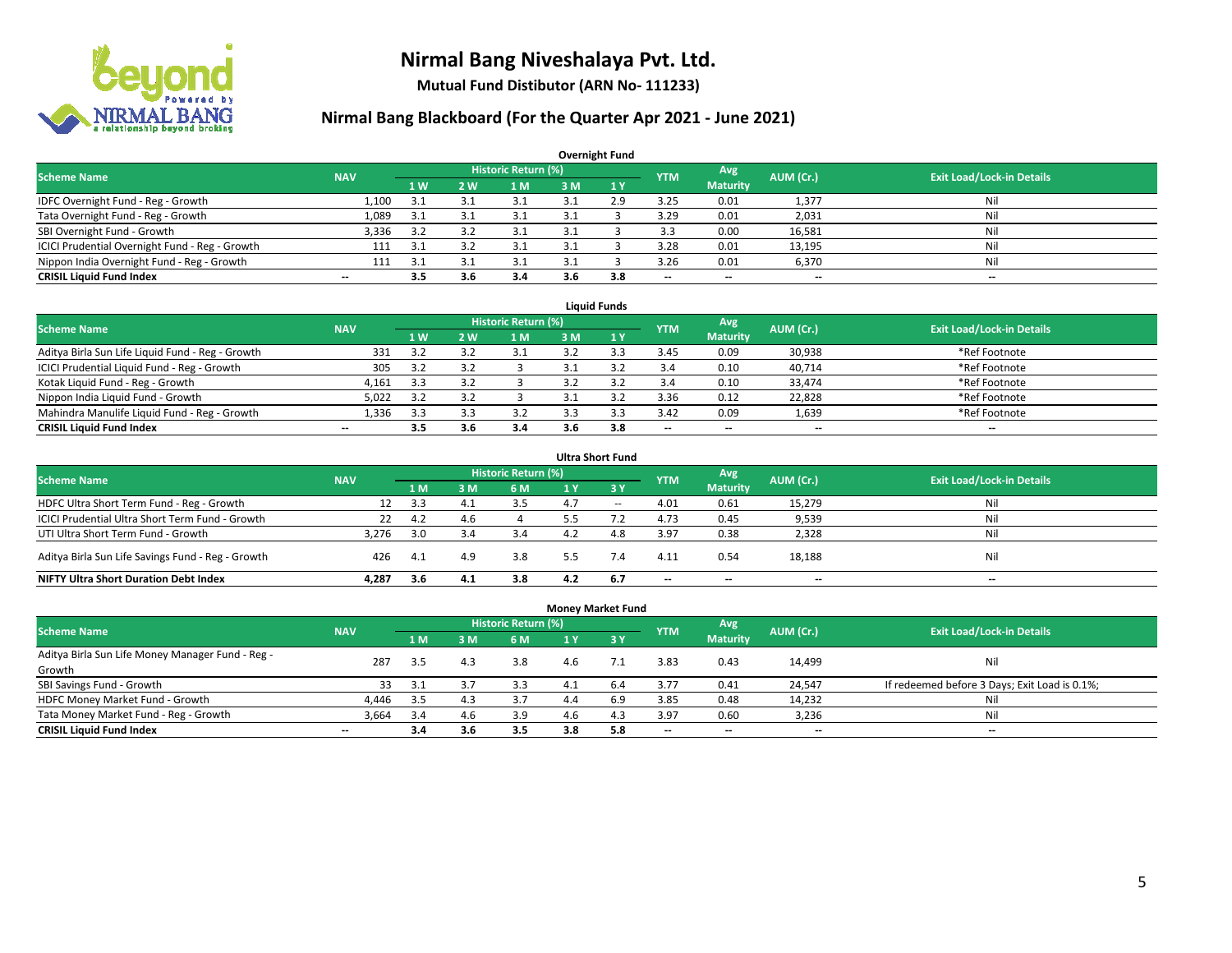

**Mutual Fund Distibutor (ARN No- 111233)**

| <b>Short Term Fund</b>                    |            |    |      |     |                            |     |  |            |                 |           |                                  |  |  |  |
|-------------------------------------------|------------|----|------|-----|----------------------------|-----|--|------------|-----------------|-----------|----------------------------------|--|--|--|
| <b>Scheme Name</b>                        | <b>NAV</b> |    |      |     | <b>Historic Return (%)</b> |     |  | <b>YTM</b> | Avg             | AUM (Cr.) | <b>Exit Load/Lock-in Details</b> |  |  |  |
|                                           |            |    | 1 M. | 3 M | 6 M                        | 1 V |  |            | <b>Maturity</b> |           |                                  |  |  |  |
| HDFC Short Term Debt Fund - Growth        |            | 25 |      |     | 3.8                        |     |  | 5.32       | 3.27            | 17.443    | Nil                              |  |  |  |
| Nippon India Short Term Fund - Growth     |            | 41 | -8.4 |     | 4.6                        |     |  | 5.37       | 2.53            | 8,375     | Nil                              |  |  |  |
| ICICI Prudential Short Term Fund - Growth |            | 46 |      |     | 3.9                        |     |  | 5.41       | 3.76            | 22,193    | Nil                              |  |  |  |

| <b>Low Duration Fund</b>                     |            |     |  |                     |     |  |            |                 |           |                                  |  |  |  |  |
|----------------------------------------------|------------|-----|--|---------------------|-----|--|------------|-----------------|-----------|----------------------------------|--|--|--|--|
| <b>Scheme Name</b>                           | <b>NAV</b> |     |  | Historic Return (%) |     |  | <b>YTM</b> | Avg             | AUM (Cr.) | <b>Exit Load/Lock-in Details</b> |  |  |  |  |
|                                              |            | 1 M |  | 6 M                 |     |  |            | <b>Maturity</b> |           |                                  |  |  |  |  |
| HDFC Low Duration Fund - Growth              | 45         |     |  | 3.8                 | ხ.ა |  | 4.78       | 2.71            | 23.013    | Nil                              |  |  |  |  |
| ICICI Prudential Savings Fund - Reg - Growth | 420        | 6.3 |  | 3.9                 | 6.5 |  | 4.76       | 3.88            | 28,269    | Nil                              |  |  |  |  |
| Kotak Low Duration Fund - Std - Growth       | 2,650      | 52  |  | 3.3                 | 50  |  | 4.59       | 1.55            | 11,861    | Nil                              |  |  |  |  |

| <b>Banking &amp; PSU Bond Funds</b>                 |            |    |      |    |                     |     |        |            |                 |           |                                  |  |  |  |
|-----------------------------------------------------|------------|----|------|----|---------------------|-----|--------|------------|-----------------|-----------|----------------------------------|--|--|--|
| <b>Scheme Name</b>                                  | <b>NAV</b> |    |      |    | Historic Return (%) |     |        | <b>YTM</b> | Avg             | AUM (Cr.) | <b>Exit Load/Lock-in Details</b> |  |  |  |
|                                                     |            |    | 1 M. | ιм | 6 M                 |     |        |            | <b>Maturity</b> |           |                                  |  |  |  |
| HDFC Banking and PSU Debt Fund - Reg - Growth       |            | 18 |      |    |                     |     |        | 5.62       | 4.16            | 9,844     | Nil                              |  |  |  |
| Tata Banking & PSU Debt Fund - Reg - Growth         |            |    | -8.2 |    | 2.8                 |     | $\sim$ | 5.24       | 3.64            | 471       | Nil                              |  |  |  |
| Kotak Banking and PSU Debt Fund - Reg - Growth      |            |    | 8.8  |    |                     | 6.7 |        | 5.74       | 4.65            | 9,675     | Nil                              |  |  |  |
| Nippon India Banking & PSU Debt Fund - Reg - Growth |            | 16 | 6.3  |    | ココ                  | 6.  | O.     | 5.02       | 3.26            | 6,918     | Nil                              |  |  |  |

| <b>Corporate Bond Funds</b>                         |            |    |      |     |                            |     |             |            |                 |           |                                  |  |  |  |
|-----------------------------------------------------|------------|----|------|-----|----------------------------|-----|-------------|------------|-----------------|-----------|----------------------------------|--|--|--|
| <b>Scheme Name</b>                                  |            |    |      |     | <b>Historic Return (%)</b> |     |             | <b>YTM</b> | Avg             | AUM (Cr.) | <b>Exit Load/Lock-in Details</b> |  |  |  |
|                                                     | <b>NAV</b> |    | 1 M  | M   | 6 M                        | 1 Y | <b>73 Y</b> |            | <b>Maturity</b> |           |                                  |  |  |  |
| ICICI Prudential Corporate Bond Fund - Reg - Growth |            | 23 | 6.2  | 6.9 | 3.8                        |     | 8.8         | 4.81       | 2.98            | 19,706    | Nil                              |  |  |  |
| IDFC Corporate Bond Fund - Reg - Growth             |            | 15 | -8.2 |     | 3.5                        |     | 8.7         | 5.1        | 2.77            | 22,565    | Nil                              |  |  |  |
| HDFC Corporate Bond Fund - Growth                   |            | 25 | -8.1 | 9.3 | 3.7                        | '.6 | 9.5         | 5.43       | 4.51            | 26,670    | Nil                              |  |  |  |
| UTI Corporate Bond Fund - Reg - Growth              |            |    | 6.3  | 8.1 |                            |     | $- -$       | 4.84       | 2.07            | 3,415     | Nil                              |  |  |  |

| Credit Risk Fund                           |            |    |      |      |                            |      |        |            |                 |           |                                                                       |  |
|--------------------------------------------|------------|----|------|------|----------------------------|------|--------|------------|-----------------|-----------|-----------------------------------------------------------------------|--|
| <b>Scheme Name</b>                         | <b>NAV</b> |    |      |      | <b>Historic Return (%)</b> |      |        | <b>YTM</b> | Avg             | AUM (Cr.) | <b>Exit Load/Lock-in Details</b>                                      |  |
|                                            |            |    | 1 M  | sм   | 6 M                        | 1 Y  | $Z_3V$ |            | <b>Maturity</b> |           |                                                                       |  |
| ICICI Prudential Credit Risk Fund - Growth |            | 24 | 14.5 | 10.3 | 6.8                        | _പ   | 8.8    | 7.37       | 2.52            | 7,228     | If redeemed before 1 Year; Exit Load is 1%;                           |  |
|                                            |            |    |      |      |                            | 12.3 |        | 7.5        | 3.06            | 7,368     | If redeemed before 12 Month; Exit Load is 1%; If redeemed bet. 12     |  |
| HDFC Credit Risk Debt Fund - Reg - Growth  |            | 19 | 16.0 |      | 7.9                        |      |        |            |                 |           | Month to 18 Month; Exit Load is 0.5%;                                 |  |
|                                            |            |    |      |      |                            |      |        |            |                 |           | If redeemed before 12 Month; Exit Load is 3%; If redeemed bet. 12     |  |
| SBI Credit Risk Fund - Growth              |            | 35 | -8.7 | 8.3  | 4.9                        |      | 7.6    | 6.78       | 2.27            |           | 3,497 Month to 24 Month; Exit Load is 1.5%; If redeemed bet. 24 Month |  |
|                                            |            |    |      |      |                            |      |        |            |                 |           | to 36 Month; Exit Load is 0.75%;                                      |  |